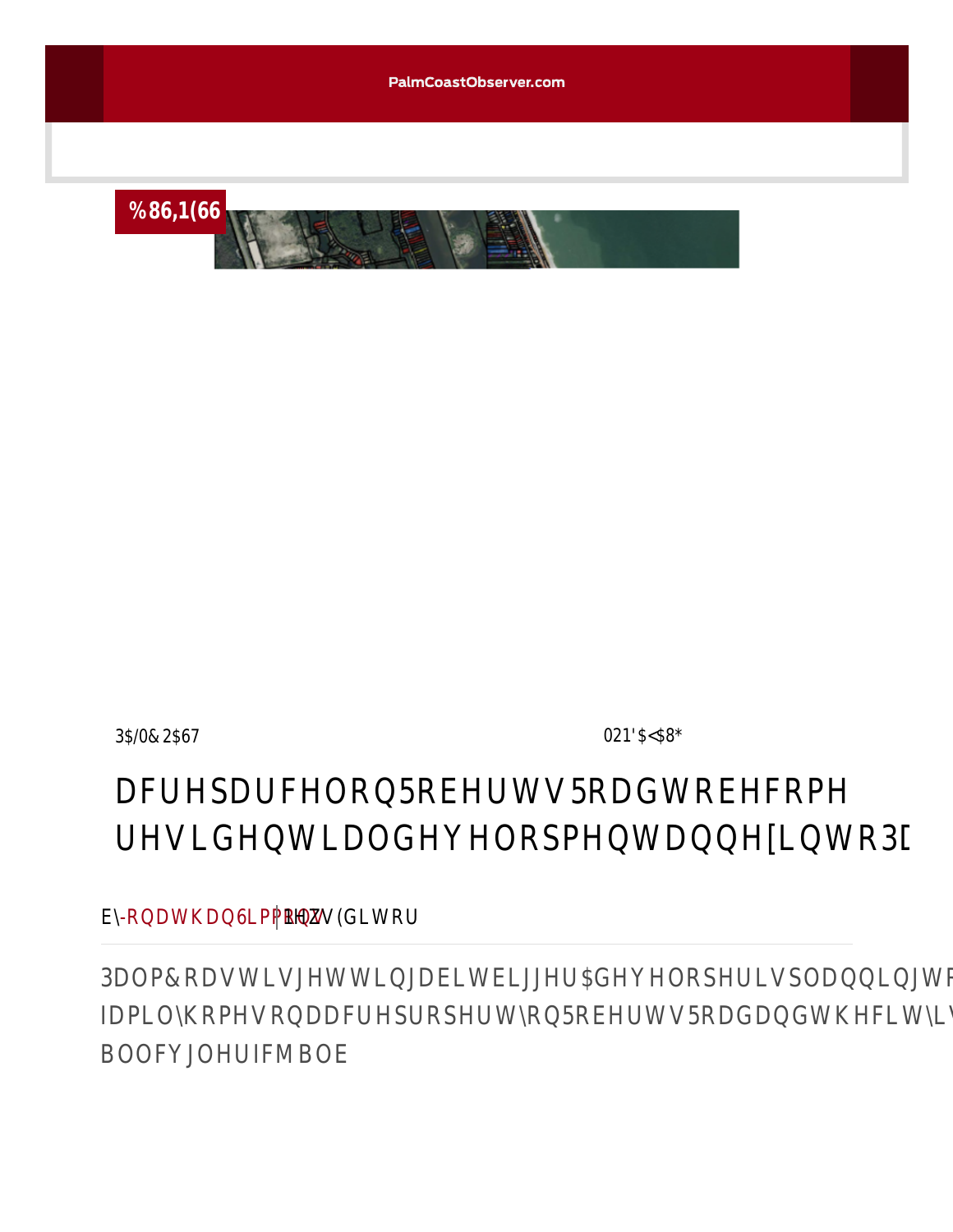The vacant property along Ro[berts Road, known](https://www.palmcoastobserver.com/) as Grand Reserve East, comprises the very last parcels within the Palm Coast Utility Service Area the region of parcels that, if they annex into the city, can receive city water and wastewater service.

The property owner, M.L. Carter Services Inc., requested the annexation in preparation for the development process.

"This is a necessary step before, really, we can do anything with the property," said attorney Jay Livingston, representing the owners.

The service area and the annexation policy were created in more than a decade ago during what were known as the "water wars" between the county and its cities as the municipalities fought over who should provide water service in [which a](https://www.palmcoastobserver.com/article/how-should-your-business-handle-the-latest-covid-surge-palm-coast-chamber-to-host-zoom-conference)reas and at what cost, Palm Coast Senior Planner Jose Papa told City Council members at an Aug. 3 council meeting.

The City Council approved the annexation 4-0.

The owners will next submit a Future Land Use Map amendment request and a rezoning request, Livingston said.

The parcels are currently listed on the Flagler County Property Appraiser's Office website as vacant commercial land.

## **Palm Coast adds property rights clause to Comprehensive Plan**

Palm Coast will update its Comprehensive Plan to add a property rights clause required by a new state law passed in the last legislative session.